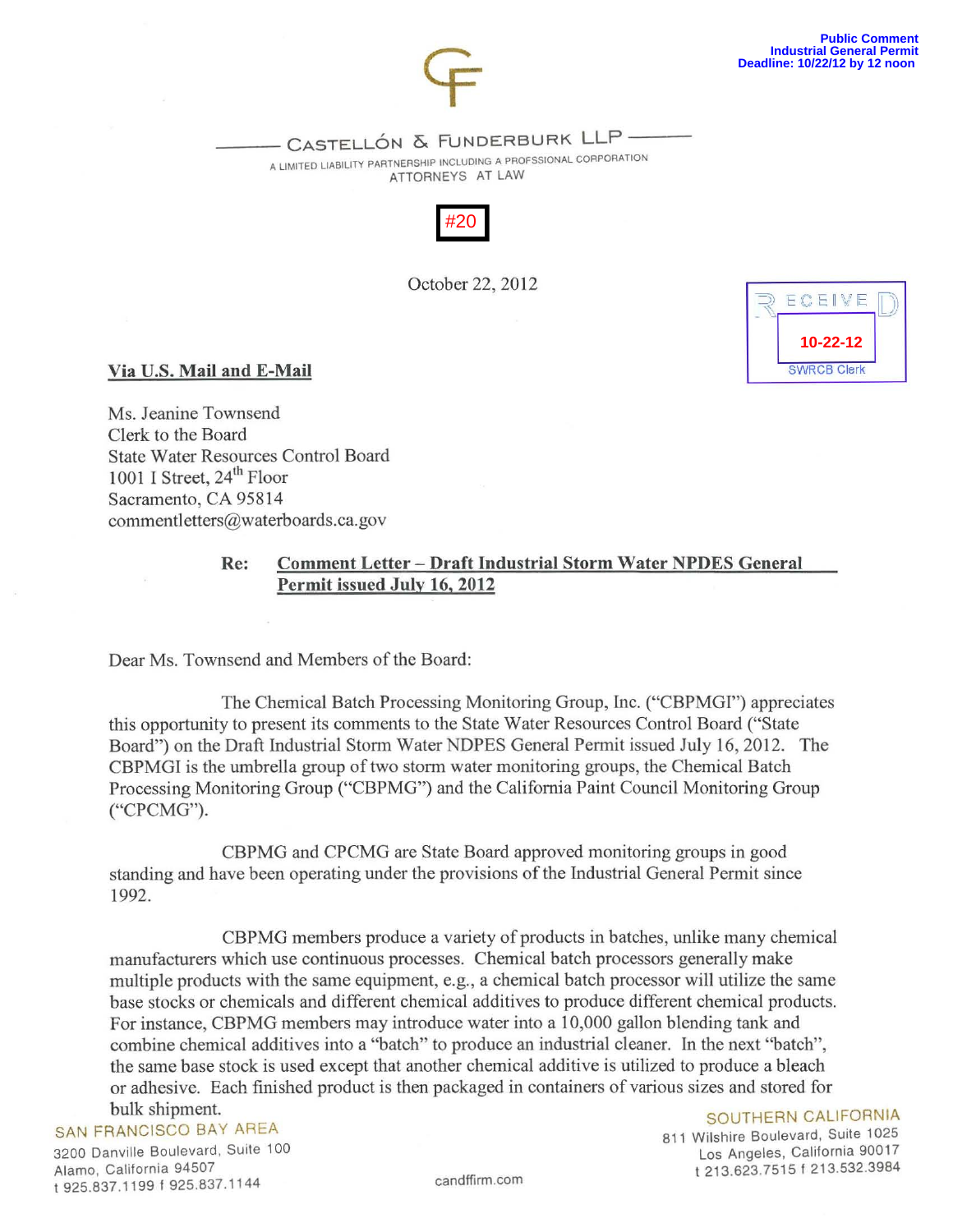Ms. Jeanine Townsend State Water Resources Control Board October 22, 2012 Page 2

The CPCMG is comprised of manufacturers of paints, varnishes, lacquers, chemical coatings, and kindred products. CPCMG members, like the CBPMG members, produce their end product through a batch process and also employ similar material handling practices. For example, materials are blended in large containers and the end product, which for most members is paint or architectural/traffic coatings, is stored for shipment in 55 gallon drums or held in secondary containment for transfer to rail tank car and/or truck.

In general, most processing by CBPMGI members is performed indoors or in covered areas and have extensive secondary containment to prevent pollutants from storm water exposure. Due to these structural best management practices ("BMPs"), very few pollutants are foreseeably exposed to storm water from these members' facilities.

CBPMGI's comments are submitted with the group members' desire to meet their compliance obligations in a manner that will result in protection of California's waters without placing unrealistic and arbitrary compliance burdens on industrial dischargers.

While we are supportive of the comments being submitted by the California Stormwater Quality Associaiton ("CASQA"), CBPMGI would like to elaborate on some of CASQA's comments as follows:

### **1. Compliance Groups**   $|1|1.$

As one of the first approved monitoring groups under the 1992 general permit, CBPMGI has unique, institutional knowledge of the chemical and paint processing industry and its processes. CBPMGI supports the Compliance Group option for its members and would like to continue playing a role in developing industry specific data and BMPs.

#### **Numeric Action Levels/Numeric Effluent Limits**  $|2|12|$

CBPMGI strongly supports the State Board's elimination of numeric effluent limits. CBPMGI supports use of numeric action levels as outlined in the CASOA comments.

### 3. **Receiving Water Limitations**   $3 \mid 3$ .

CBPMGI members continue to have concerns about the misuse of the provisions in the general permit stating that dischargers shall not "cause or contribute to a violation of a receiving water quality standard". This provision provides no certainty of an ascertainable compliance standard for group members. CBPMGl members strongly support the CASQA proposed revisions to this provisions which tie compliance to the exceedance response actions under the general permit.